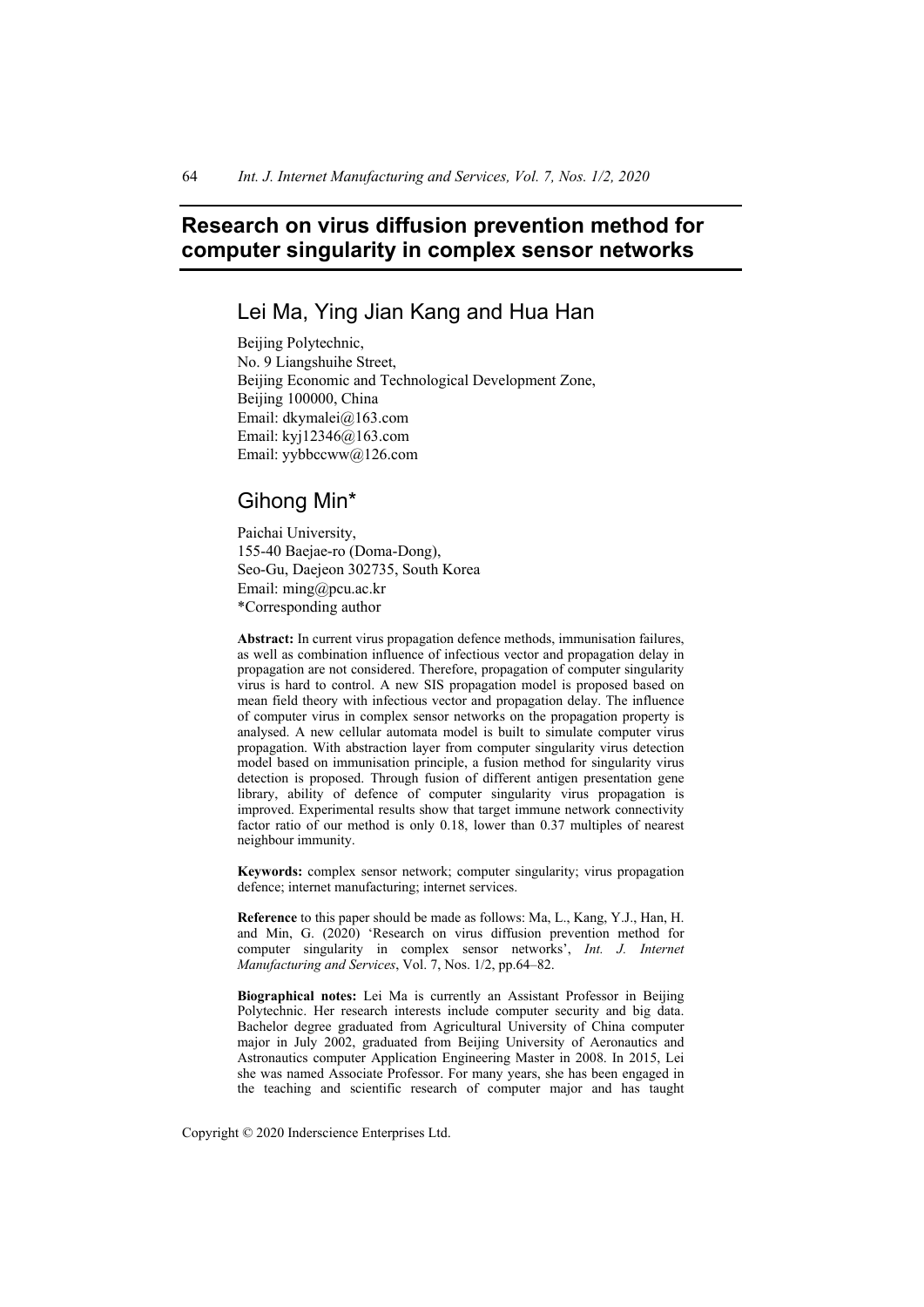professional core courses such as 'C Language', 'Discussion on Database Design', 'WEB Front End', 'Dynamic Web Design' and so on. In recent years, more than 10 projects have been completed and studied, and many Chinese core and SCI papers have been published.

Ying Jian Kang is currently an Assistant Professor in Beijing Polytechnic. Her research interests include computer software and big data. In July 1994, she graduated from the Department of Mathematics, Capital normal University, majoring in computer science, and in 2010, she graduated with the Master's of Engineering in Electronics and Communications Engineering, Tianjin University. She was a Senior Lecturer in 2004, and transferred to Associate Professor in 2014. For many years, she has been engaged in the teaching and scientific research of computer major and has taught professional core courses such as 'C Language', 'JAVA Language', 'WEB Front End', 'Dynamic Web Design' and so on. In recent years, more than ten projects have been completed and studied, and many Chinese core and SCI papers have been published.

Hua Han is currently a Senior Accountant in Beijing Polytechnic. Her research interest is financial data management. She has been engaged in financial management since 2000, and has rich practical experience and strong scientific research ability. She has published ten papers in the provincial-level and above official publications, participated in the writing of the book *Higher Vocational College Governance – Internal Control* and edited a textbook. As an expert, she has been invited to participate in the financial policy research of higher vocational colleges, primary and secondary schools, off-campus activities and other fields organised by the Ministry of Education. As a project leader, she has been entrusted with a project entrusted by the Ministry of Education funds Supervision Center. Participate in three projects of the Ministry of Education Finance Department commissioned.

Gihong Min is currently a Lecturer in Department of Game Engineering, Paichai University. His research interest is data management and processing, big data processing. He has been engaged in programming management over ten years, and has rich practical experience and strong scientific research ability. He has published more than ten papers in the provincial-level and above official publications. As an expert, he has been invited to act as reviewers for many respected journals, including *The Journal of Supercomputing*, *Multimedia Tools and Applications*, *Computer and Electrical Engineering*, *IET Image Processing*, and so on. As a project leader, he has been entrusted with many projects entrusted by the government's funds.

#### **1 Introduction**

With the rapid development of the internet, the network has penetrated into every corner of society and has become an indispensable part of people's lives. It has also become an important force for promoting social and economic development (Yang and Yang, 2015; Liu et al., 2013b; Hermance and Thangamani, 2015). However, the ensuing network security problems have become increasingly serious. The resulting economic losses have been rising rapidly year by year. At the same time, the problems of privacy leakage and theft of property have caused hidden dangers to the stability of the society (Casteel et al., 2015). According to relevant literature statistics, the proportion of computer viruses that have spread through storage devices has been decreasing in recent years. However, the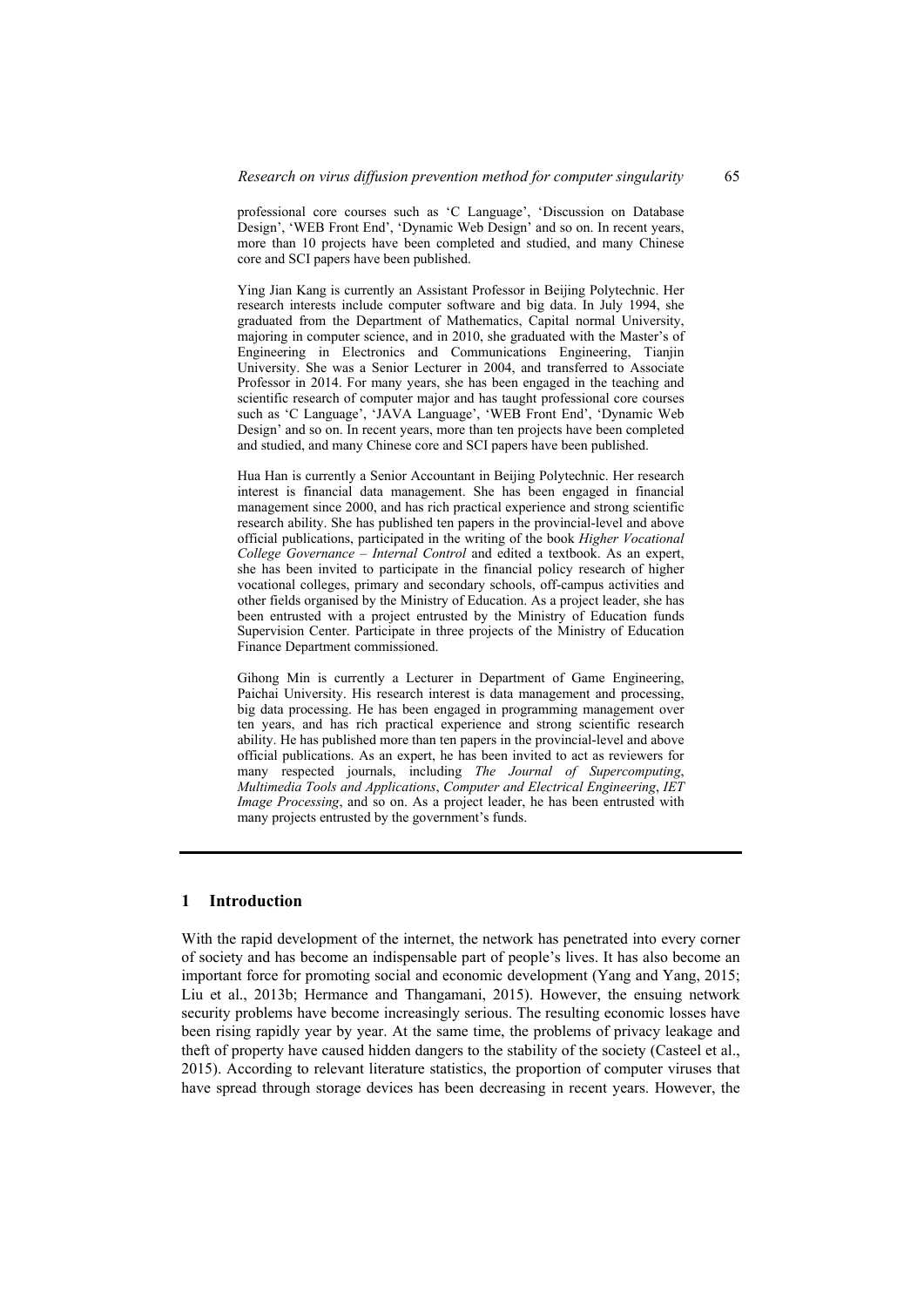number of viruses transmitted and destroyed mainly through complex web browsing and downloading has increased significantly (Hanawal et al., 2016). At the same time, the relevant literature points out that the types of virus and the mode of transmission are increasingly diversified. The number of viruses infected computers is increasing. The most widely spread and most harmful computer virus is a virus with strange characteristics. The harm is particularly serious. The propagation speed is getting faster and faster. The detection and prevention of viruses with computer singularity characteristics has become one of the hot research directions in complex network security (Wu et al., 2015; Bien et al., 2016; Liu et al., 2013a). Since the birth of the strange characteristic virus, the spread and destruction of malicious code represented by strange characteristic viruses has caused tremendous troubles and losses to the computer world and human society. Through analysing and studying the internal structure, propagation mechanism, destruction and attack behaviours, and abnormalities caused by strange-looking viruses, researchers have proposed various methods for detecting known viruses and finding unknown viruses (Oliveira et al., 2015; D'Alba and Shawkey, 2015). Cao and Ma (2017) used the differential equations to propose a virus propagation model in computer networks for the problem of virus propagation on computer networks, and analysed the existence and stability of equilibrium points for the constructed differential equation system. They came up with thresholds and extinction conditions for virus transmission, and further studied the effects of node speed, communication radius, immune success rate, and immune failure rate on the spread of viruses in computer networks. Liu et al. (2016) proposed a defence strategy model and an improved binary particle swarm optimisation algorithm based on this model for network security assessment and active defence. In the initial stage of virus transmission, a set of weighted defence strategies is constructed based on each computer virus intrusion action in the attack graph, aiming to highlight the defence cost. In order to prevent network virus intrusion at the minimum cost, binary particle swarm optimisation algorithm was introduced to improve the minimum key strategy set of the attack graph. The inadequacies of the existing network virus transmission defence methods mainly manifest in the following aspects:

- 1 Only the infection vector or propagation is analysed. The types of viruses in complex sensor networks are not well understood and the vigilance of singularity virus is low.
- 2 The influence of the variety of complex sensor network environment on virus infection rate is ignored. In the existing virus propagation models, the virus infection rate is considered as a value between 0 and 1 with fixed probability. However, the propagation of singularity virus in networks is affected by the network connectivity, network bandwidth, and immunisation.
- 3 There is not enough understanding of the immunisation status of the virus. The current research on virus immunity is almost assumed that in the early stage of virus propagation, the virus invasion action in networks is selected to carry out immunisation (Jia et al., 2014). In fact, the immunity of the virus is lagging behind. Users who have not yet been infected with the virus may install appropriate countermeasures after hearing about the dangers of certain viruses. Infected users are also immunised after they have cleared the virus and become subjectively immunised (Fan et al., 2016).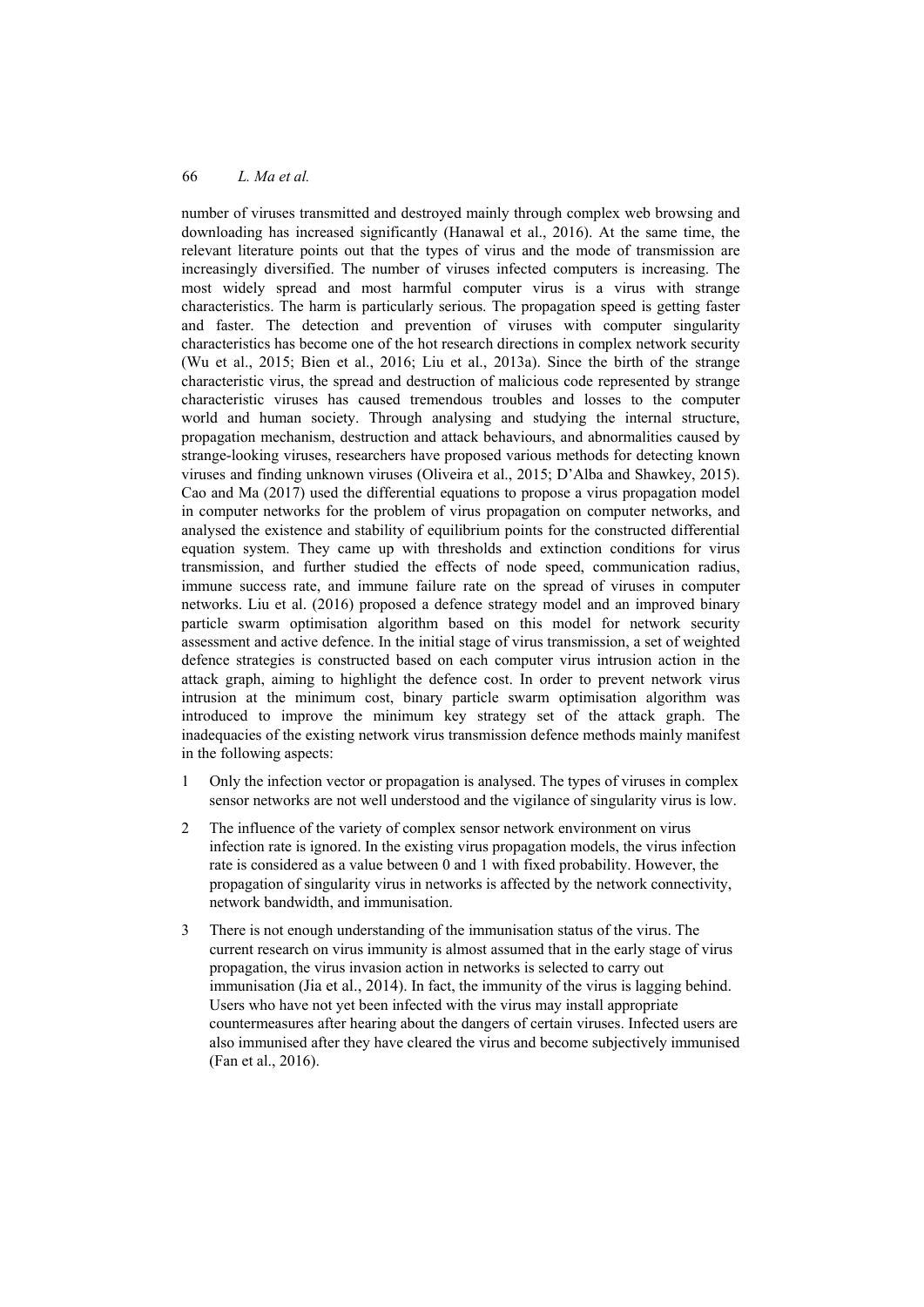Aiming at the problems of detection and defence of computer virus in complex sensor networks which is not solved by the current methods, the technology of singularity virus detection and defence in complex sensor networks is researched in this paper. The influence of computer virus infectious vector and propagation delay in complex sensor networks on the propagation property is analysed. A new cellular automata model is built to simulate the whole process of computer virus propagation. Therefore, it not only ensures the normal propagation of harmless data in complex sensor networks, but also can effectively prevent the large spreading and propagation of singularity virus in complex sensor networks.

## **2 Transmission immunity analysis of computer virus under complex networks**

In order to obtain the topological information of a large-scale practical network, the classic computer virus propagation model is used to understand the influence of the topological structure of the complex network on viral transmission behaviour. In order to facilitate the analysis of this effect, people usually define individuals in the population as nodes in the network. The abstraction of an interaction or connection between individuals exists as the edge between nodes. According to the characteristics of spread of network computer virus (Pythoud et al., 2015), different immunisation strategies are given for different network topologies (Neto et al., 2016). The specific descriptions are as follows.

### *2.1 Construction of computer virus propagation model under complex network*

In the three traditional propagation models of SIS, SIR, and SI (Wong et al., 2015), each individual in the population is in one of three states of the susceptible state *S*, infection state *I*, and removed state *R*. The susceptible state represents the individual is not infectious, but may be infected. The infection state represents the individual has been infected and infectious. The removed state represents the individual has been cured and acquired the immune capacity, not infectious, and will not be infected again. Assume the infection probability in unit time step is denoted by  $\beta$ , the probability of the infected individual transformed into the removed state is denoted by *γ*, *s*(*t*), *i*(*t*), and *r*(*t*) denote the density of *S*, *R*, and *I* kind of nodes at the *t* time, respectively, that is, the proportion. In the classic SIR propagation model, the process of the propagation of viruses is expressed by equation (1)

$$
\frac{ds}{dt} = -\beta, \quad \frac{di}{dt} = \beta - \gamma, \quad \frac{dr}{dt} = \gamma
$$
\n(1)

where *ds*, *dr*, and *di* are propagation rate of the infected individual in the SIS, SIR and SI model, *dt* is the current state of the individual. For some viruses such as influenza, the patients cannot obtain immunity after cured. In this case, SIS propagation model should be adopted. The only difference between this model and other models is that the infected individuals can automatically return to the susceptible state after being cured. For classic SIS propagation model, the propagation mechanism of the virus is depicted by equation (2).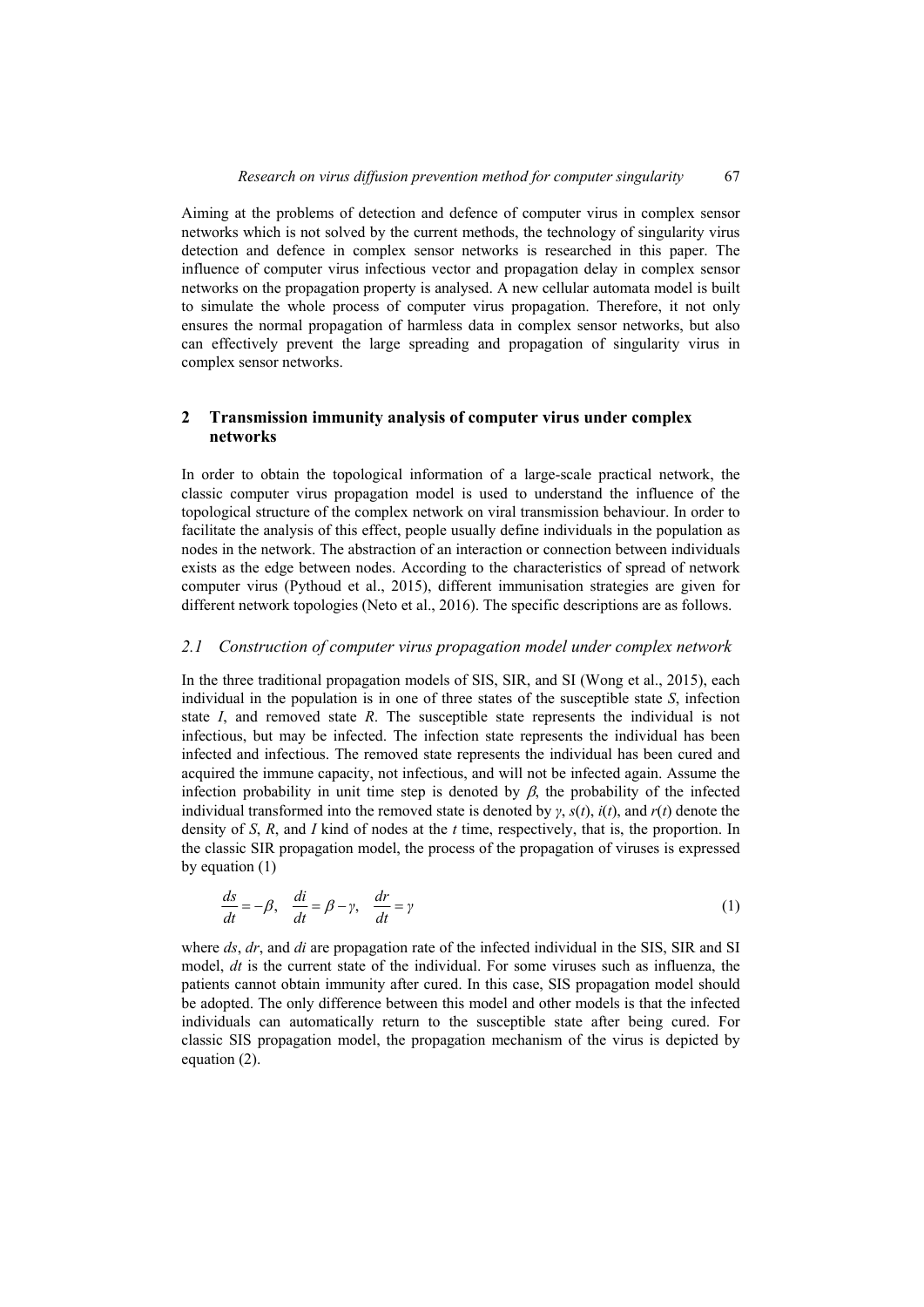$$
\frac{ds}{dt} = -\beta + \gamma, \quad \frac{di}{dt} = \beta - \gamma,
$$
\n(2)

In addition, people usually use the SI model to study the dynamical behaviour of the virus in the early stages of the virus outbreak. Because the virus can be controlled at this stage to obtain better results, the corresponding differential equations for the SI model are defined by equation (3).

$$
\frac{d\rho(t)}{dt} = -\rho(t) + \lambda \langle k \rangle \rho(t) \left(1 - \rho(t)\right) \tag{3}
$$

Due to the distribution of node degrees of uniform networks such as ER stochastic network (Varanda et al., 2015) and WS small-world network (Musso, 2015), there is a peak at the network average degree  $\langle k \rangle$ , and it rapidly declines exponentially at  $k \ll \langle k \rangle$ and  $k \gg \langle k \rangle$ . Therefore, when the average field theory is used to study the propagation dynamics of the SIS model over a homogeneous network,  $\langle k \rangle$  can be used to approximate the network node degree *k*. Ignore the degree of correlation between nodes and the changes in birth and natural death of nodes within the virus propagation cycle. Let *ρ*(*t*) be the density of infected nodes in the network, and the SIS propagation model response equation for a uniform network is defined by equation (4).

$$
\rho(t)\left[-1+\lambda\langle k\rangle\left(1-\rho(t)\right)\right]=0\tag{4}
$$

The first consideration in the above equation is that the infected node is recovered as an easy-to-sweep node at a unit rate, and the second consideration is the average density of newly infected nodes generated by a single infected node. It is proportional to the effective transmission rate of the virus  $\lambda$ , the average node degree of the network  $\langle k \rangle$ , and the probability of being connected to the healthy node  $1 - \rho(t)$ . Convention  $\rho$  is the density of infected nodes at  $\rho(t)$  steady state, and is derived from steady-state condition  $d \rho(t)/d(t) = 0$ . We can obtain equation (5).

$$
\rho(t) - \left[ -1 + \lambda \langle k \rangle \left( 1 - \rho(t) \right) \right] = 0 \tag{5}
$$

Solving the above formula can obtain a uniform network with a propagation threshold of  $\lambda_e = 1/\langle k \rangle$ . This shows that there is a propagation threshold value  $\lambda_e$  greater than zero in a homogeneous network. When the effective transmission rate is  $\lambda > \lambda_e$ , the virus can spread in the network and will exist for a long time. If  $\lambda < \lambda_e$ , the virus will die out at an exponential rate.

According to the above steps, computer virus propagation model under complex networks is constructed. Based on our proposed model, immunity strategy of computer virus is proposed and analysed.

## *2.2 Immunisation strategy analysis of computer virus based on virus propagation model*

Based on virus propagation model, an effective immunisation strategy of computer virus is proposed. Random immunisation is the simplest kind of immunisation strategy. The strategy is characterised by completely randomly selecting a part of nodes from the network to implement immunity, and ignoring the differences existing between the nodes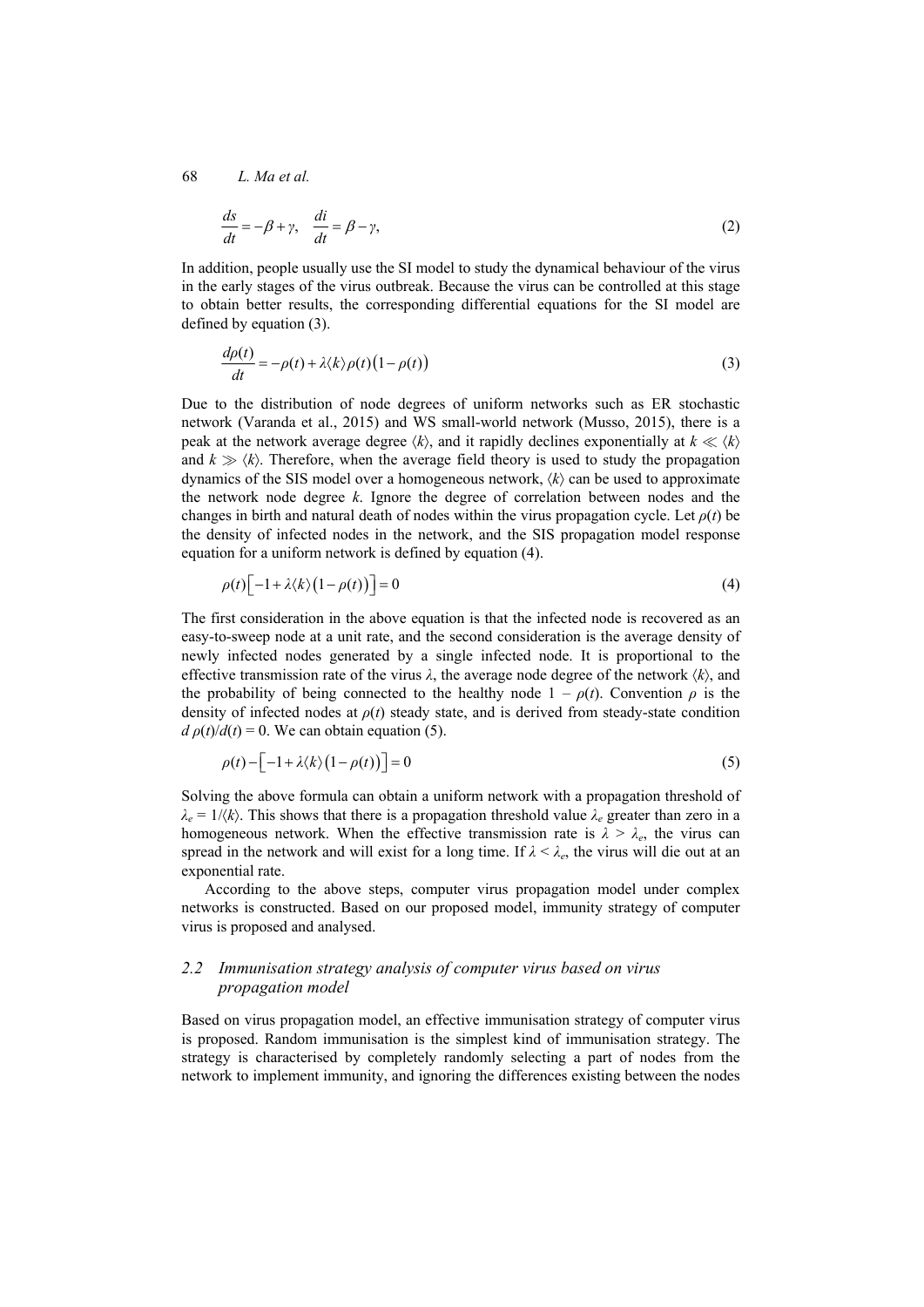in the network. That is to say, equal-heavy nodes and small nodes, although the higher the node's risk of being infected by viruses, the higher. The immune density of the appointed node is *g*, and the immune critical value corresponding to random immune in the uniform network is defined by equation (6).

$$
g_e = 1 - \frac{\lambda_e}{\lambda} \tag{6}
$$

From equation (6), in the uniform network, only if  $\lambda \lambda_e$ , the virus can spread in the network and then immunisation strategy is implemented. The critical value of immunisation after random immunisation in the scale-free network is given by equation (7).

$$
g_e = 1 - \langle k \rangle / \lambda \langle k^2 \rangle \tag{7}
$$

When the scale of the scale-free network is infinite,  $\langle k^2 \rangle \to \infty$ , and then  $g_e \to 1$ . It explains that in the process of random immunisation in the scale-free network, if the number of nodes in the network is more, all of the nodes are needed to completely prevent the virus breaking out in the network. It is unrealistic for many complex system with large-scale. Therefore, the effect of immunisation with the random immunisation strategy is good for the uniform network, but not suitable for the scale-free network.

As the poor effect of immunisation for the scale-free network, the effective immunisation strategy should be designed according to the network's own characteristics. In the scale-free network, the degree of most of nodes is small, while the degree of little nodes is relatively large. If these nodes with large degree are immunised, it can be very good to suppress the propagation of the virus and obtain the better immunisation effect. Using the non-uniformity of scale-free networks, we can select the nodes with largest degree in the network to immunise. When these nodes are immunised, the nodes connecting with them can be removed from the network, which drastically reduces the possible route of the virus propagation. The critical value in the scale-free network after immunisation is given by equation (8).

$$
g_e \propto e^{-\frac{2}{m\lambda}} \tag{8}
$$

From equation (8), it explains that no matter how the effective propagation rate changes, the critical value of propagation is always small. Therefore, compared with the random immunisation strategy, when the immunisation strategy is implemented in the scale-free network, the critical value of propagation is small. Only using a little part of nodes can achieve good immunisation effect, which means it is suitable for the scale-free network. According to the characteristics of the target immunisation, the immunisation effect of the network with heterogeneous topology is better, which explains that the topology structure of network plays an important role in the virus propagation dynamics.

## **3 Singularity virus propagation with consideration of infection vector and propagation delay**

In view of the presence of vectors and propagation delays in the spread of viruses on computers under complex networks, a new SIS propagation model is proposed based on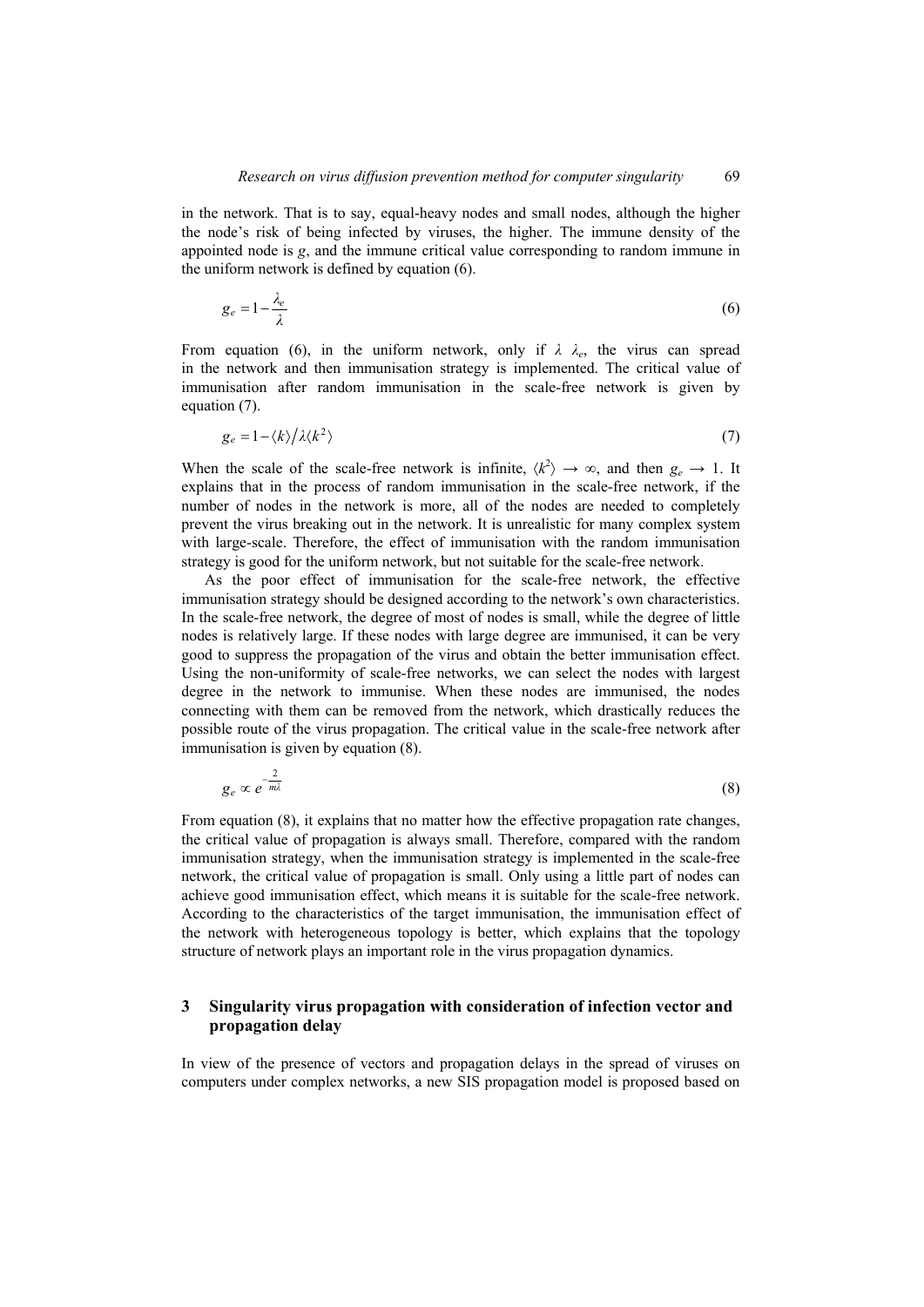the theory of mean fields (Pan et al., 2017). It analyses the influence of computer virus vectors and propagation delays in complex networks on the impact of virus propagation on the network. Uniform networks and scale-free networks are used to describe the contact between different individuals in a population. From the overall point of view, a new cellular automata model was established to simulate the whole process of computer virus transmission. We also consider the impact of individual movement and individual distribution heterogeneity on the computer virus propagation behaviour, and build the basis of cellular automata update rules is the probabilistic characteristics of virus propagation process.

#### *3.1 Propagation behaviour of the proposed SIS model in the uniform network*

In the uniform network, the degree of each individual is approximately equal to the average  $\langle k \rangle$  degree. Define the densities of the healthy individual and the infected individual of *N* individuals *H* at *t* time are *s*(*t*)' and  $\rho(t)$ ' with  $s(t) + \rho(t) = 1$ . The density of the infected individual of  $\Omega$  individuals *M* is  $v(t)$ . When the time *t* approaches infinity, the steady densities of the infected individuals *H* and *M* is  $\rho$  and *v*. Ignore the correlation of the degree between different individuals *H*, the reaction equations of  $\rho(t)$ <sup>'</sup> and  $v(t)$ obtained with the dynamic mean field method are given by equation (9).

$$
\begin{cases}\n\partial_t s(t)' = \rho_T(t) - \lambda \langle k \rangle s(t)' \rho(t)' - \gamma_2 s(t)' \mathcal{G}(t) \\
\partial_r \rho_0(t)' = -\rho_0(t) + \lambda \langle k \rangle s(t)' \rho(t)' + \gamma_2 s(t)' \mathcal{G}(t) \\
\vdots \\
\partial_t \rho_T(t)' = -\rho_T(t) + \rho_{T-1}(t) \\
\partial_t \mathcal{G}(t) = -\mathcal{G}(t) + \gamma_1 [1 - \mathcal{G}(t)] \mathcal{G}(t)\n\end{cases} \tag{9}
$$

In the first equation, the first item on the right side considers the density of the infected individual *H* which return to the susceptible state at the unit speed after propagation delay *T*, the second item considers the average density of the new infected individual at *t* time which is directly proportional to the effective propagation rate  $\lambda$ , the degree of nodes, and the probability of contact with healthy individuals  $s(t)$ <sup>'</sup>, and the last item considers the average density of the infected state from the susceptible state caused by bite by the individual *M* with virus, healthy individual *H*, and infection probability  $\gamma_2$ . The second to *T* + 2 equations represent the conversion relationship of the infection densities  $\rho_T(t)$  and  $\rho_{T-1}(t)$ of the individual *H*. In the last equation, he first item on the right side considers the death of the infected individual *M* at the unit speed, the second item considers the average density of the infected state from the susceptible state caused by the diseased individual *H*, the individual *M*, and infection probability  $\gamma_1$ . In the infection vector, the infection density  $\mathcal{I}(t)$  of the individual *M* is closely related with the steady infection density  $\rho$  of the individual *H*.  $\mathcal{A}(t)$  monotonically increases with the increasing of  $\rho$ . For the steady infection density  $\rho$  of the individual *H*, the propagation critical value of the uniform network is given by equation (10).

$$
\lambda_e = (1/(t+1) - \gamma_1 \gamma_2 / \langle k \rangle) \tag{10}
$$

From equation (10), in the proposed model, the propagation critical value  $\lambda_e$  is the function of *T*, *γ*1, and *γ*2, which is different from the SIS model. Compared with the cases of only considering the influence of propagation delay and infection vector, which are the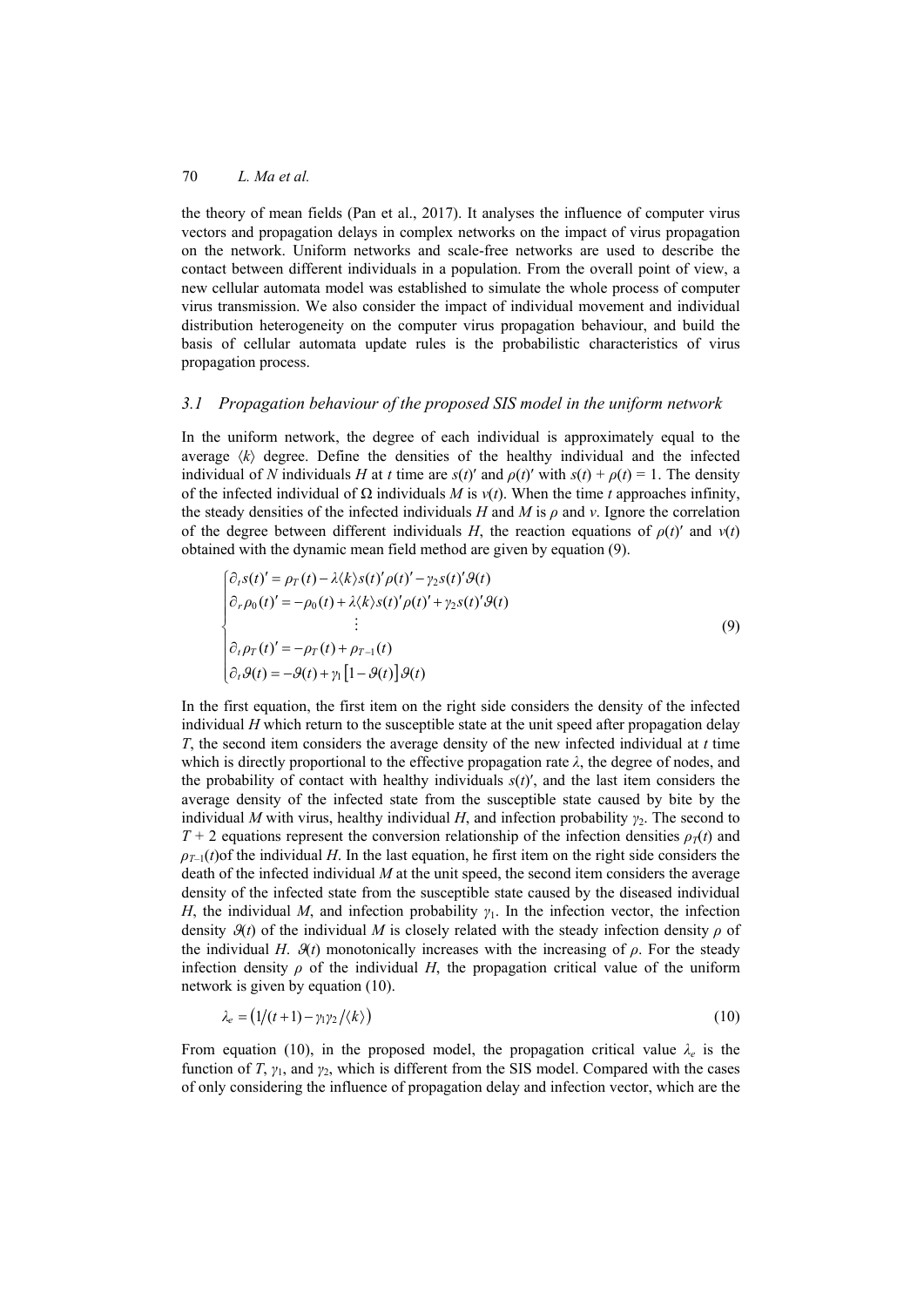conditions pf  $\lambda_e = 1/((T + 1) \langle k \rangle)$  and  $\lambda_e = 1/(\gamma_1 \gamma_2)/\langle k \rangle$ . Both of them significantly reduce the propagation critical value of the uniform network and thus increase the risk of the singularity virus outbreak. In the above equation, if let  $T = \gamma_1 = \gamma_2 = 0$ ,  $\lambda_e = 1/\langle k \rangle$  is obtained. Therefore, in the case of not considering the influence of propagation delay and infection vector, the propagation critical value will be too large, which obviously affect the defence of the virus propagation.

#### *3.2 Propagation behaviour of the proposed SIS model in the scale-free network*

In the scale-free network, the degree of each node is different, that is, the number of arbitrary individual *H* connected with others *H*\* is not equal. Therefore, in the discussion of the propagation characteristics of the proposed model in the scale-free network, the assumption of uniformity of the network must be dropped. Consider the steady value of the relative density  $\rho_h(t)$  of the infected individual *H* with degree *k* is  $\rho_h$ , the propagation of the virus between the individual *H* and *M*′ is uniform and decided by the infection probability  $\gamma_1$  and  $\gamma_2$ . The dynamic mean field reaction equations of the propagation behaviour of the proposed SIS model are given by equation (11).

$$
\begin{cases} \partial_t \rho_h(t) = -\rho_{h,T}(t) + \lambda k \left[ 1 - \rho_h(t) \right] \theta \left( \rho(t)' \right) \theta(t) + \gamma_2 \left[ 1 - \rho_h(t) \right] \\ \partial_t \theta(t) = -\theta(t) + \gamma_1 \left[ 1 - \theta(t) \right] \theta \left( \rho(t)' \right) \end{cases} \tag{11}
$$

where  $\rho_{h,\mathcal{T}}(t)$  is the relative density of the infected individual *H* with degree *k* at time  $t - T$ .  $\theta(\rho(t))$  is the probability of arbitrary given edge connected to an infected individual *H* and the steady value is *θ*. The non-uniformity of the scale-free network must be considered in the computation of  $\theta(\rho(t))$ .

$$
\theta(\rho(t)') = \sum_{k} \frac{\partial_t \rho_h(t) P(k) \rho_h}{\sum_{o} \mathcal{P}(s')}
$$
 (12)

Here, 1 is the degree distribution function of the individual 2 in the scale-free network, and the average density of all infected individuals 3 in the scale-free network can be expressed as equation (13).

$$
\rho(t)' = P(k)\rho_h \tag{13}
$$

According to the steady conditions  $\partial_t \rho_h(t) = 0$  and  $\partial_t \theta(t) = 0$ , equation (14) is obtained.

$$
\begin{cases}\n-\rho_{h,T} + \lambda k \left(1 - \rho_h\right) \theta + \gamma_2 \left(1 - \rho(t)'\right) \theta = 0 \\
-\theta + \gamma_1 \left(1 - \theta\right) \theta = 0\n\end{cases}
$$
\n(14)

From the above equations, when the system described in equation (11) is in the steady state, the relative density  $\rho_h$  of the infected individual *H* is the function of *T*,  $\gamma_1$ , and  $\gamma_2$ . Then  $\mathcal{G}$  is the implicit function of *T*,  $\gamma_1$ ,  $\gamma_2$  and *T*. The propagation critical value of the scale-free network is given by equation (15).

$$
\lambda'_e = \left[ \left( 1 - \gamma_1 \gamma_2 \right) \langle k \rangle \right] / \left[ \left( T + 1 \right) \langle k^2 \rangle \right] \tag{15}
$$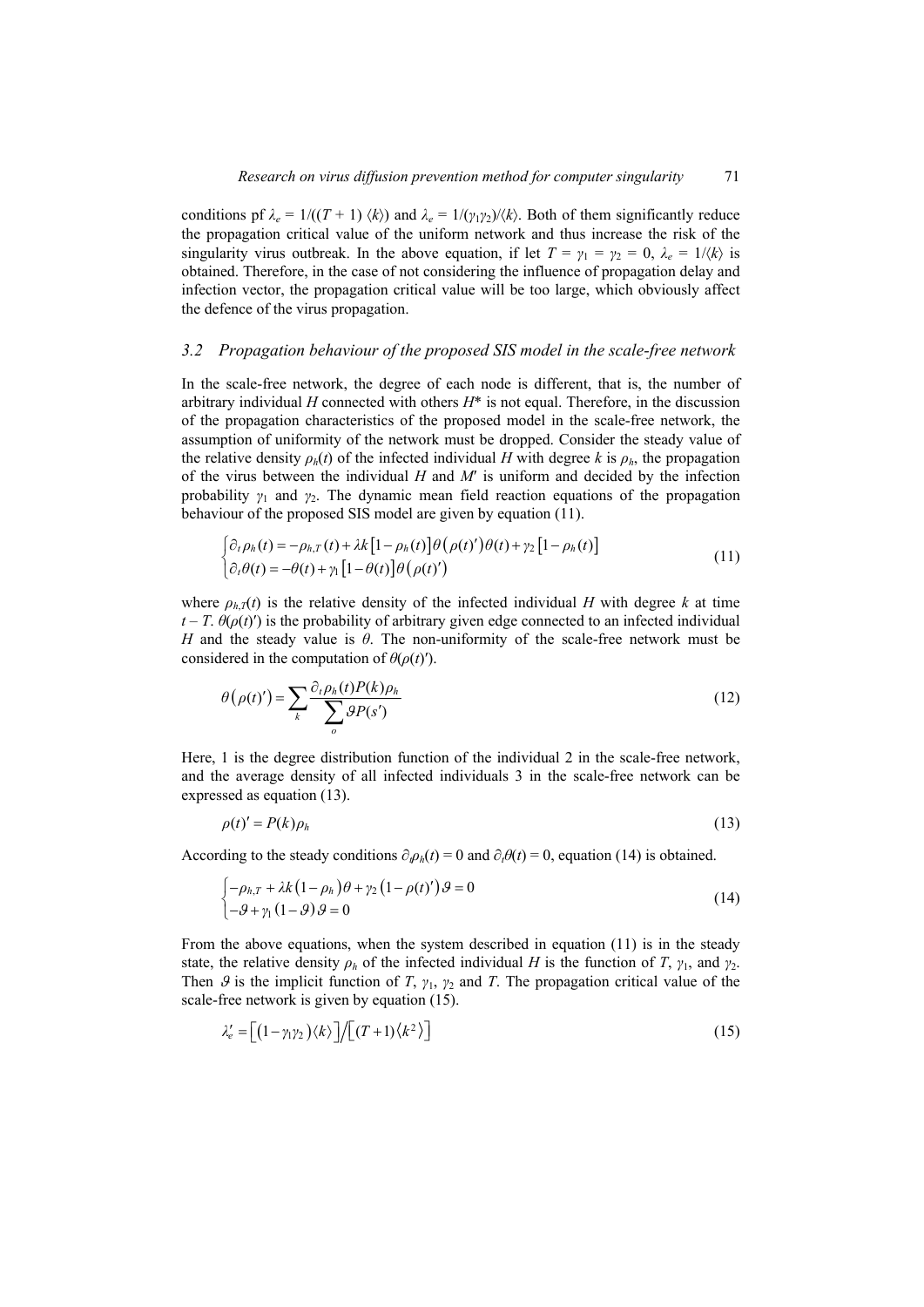where  $\langle k^2 \rangle = \sum_k k^2 P(k)$ . When  $T = \gamma_1 = \gamma_2 = 0$ ,  $\lambda_e = \langle k \rangle / \langle k^2 \rangle$  is obtained in the condition of not considering the influence of propagation delay and infection vector. Both of them significantly reduce the propagation critical value.

## *3.3 Cellular automata SIS propagation model with consideration of propagation delay*

The complex sensor network can be denoted by the form of  $G = (N, E)$ , where N' is the set of all of nodes in the network and *E*′ is the set of edges between all nodes. Each edge in  $E'$  is corresponding to a pair of nodes in  $N'$  and the corresponding relationship is contained in the adjacency matrix of the network *A*. Each node in the network is considered as a cell, and then the network with *N*′ nodes is considered as cellular automata with *N*′ cells. The *N*′ cells construct a one dimensional cell space *C*. In the proposed SIS model, the states of the cell *c* include the susceptible state and the infected state and denoted by 0 and 1. Then the state set  $Q = \{0, 1\}$  is obtained. Assume  $Z_e(t)(Z_e(t \in O))$  denotes the state variable of the cell *c* at the time *t*, then equation (16) is obtained.

$$
Z_{e,t} = \begin{cases} 0, & (c \text{ is susceptible at time } t) \\ 1, & (c \text{ is infected at time } t) \end{cases} \tag{16}
$$

As the adjacency matrix *A* can reflect the topology information of network, *A* denotes the relationship among the cell neighbours in the cellular space. The neighbour  $V_e$  of the cell *c* is the set of all of elements with the value 1 in the row *c'*, that is,  $V_e = \{j | a_{ci} \in A$ ,  $a_{ci} = 1$ } (*c*, *j* = 1, 2, …, *N*), where  $a_{ci}$  1 is the edge of the cells of *c* and *j* and  $a_{cc} = a_{jj} = 0$ . In the SIS model, any cell in the cellular space is only infected by its neighbours. In the SIS propagation model proposed in this paper, any healthy cell in the cell space may only be infected by its neighbour nodes. Similar to the classic SIS model, cell *t* that is in an infected state at time *c* will infect its healthy neighbour cells with probability. The difference from the classic SIS model is that after the propagation delay *T*, the infected cell *c* will return to health at the  $t + 1 + T<sup>th</sup>$  hour. From this, it can be seen that the state  $Z_{c,t}$  of the cell *c* at time *t* depends not only on the state  $Z_{c,t-1-T}$  of the cell itself at the  $t-1-T$  time, but also on the state  $Z_{V_c,t-1}$  of its neighbour at the  $t-1$  time. Based on this, the evolution rules for cell state  $Z_{c,t}$  are given by equation (17).

$$
\begin{cases}\nZ_{c,t-j} = Z_{c,t-j-1} + Z_{c,t-j-1}f(r_{\lambda}), & \text{if } 1 \le j \le T \\
Z_{c,t-j} = \overline{Z_{c,t-j}}\left(Z_{c,t-1} + \overline{Z_{c,t-1}}f(r_{gl})\right), & \text{if } j = T+1\n\end{cases}
$$
\n(17)

Here,  $\overline{(\cdot)}$  represents a negation operation, and  $r_\lambda$  is a random number satisfying a uniform distribution between 0 and 1.  $f(x)$  is defined in equation (18).

$$
f(x) = \begin{cases} 0, & \text{if } x \ge 1 - (1 - \lambda)^{m_{c,n}} \\ 1, & \text{if } x < 1 - (1 - \lambda)^{m_{c,n}} \end{cases} \tag{18}
$$

The formula above shows the result of a contact between a healthy cell *c* and an infected cell at time *t* and results in a state transition after a time step: when  $r_{\lambda} < 1 - (1 - \lambda)^{m_{c,n}}$ o'clock, cell *c* is infected, and when  $r_{\lambda} \ge 1 - (1 - \lambda)^{m_{c,n}}$  o'clock, cell *c* maintains its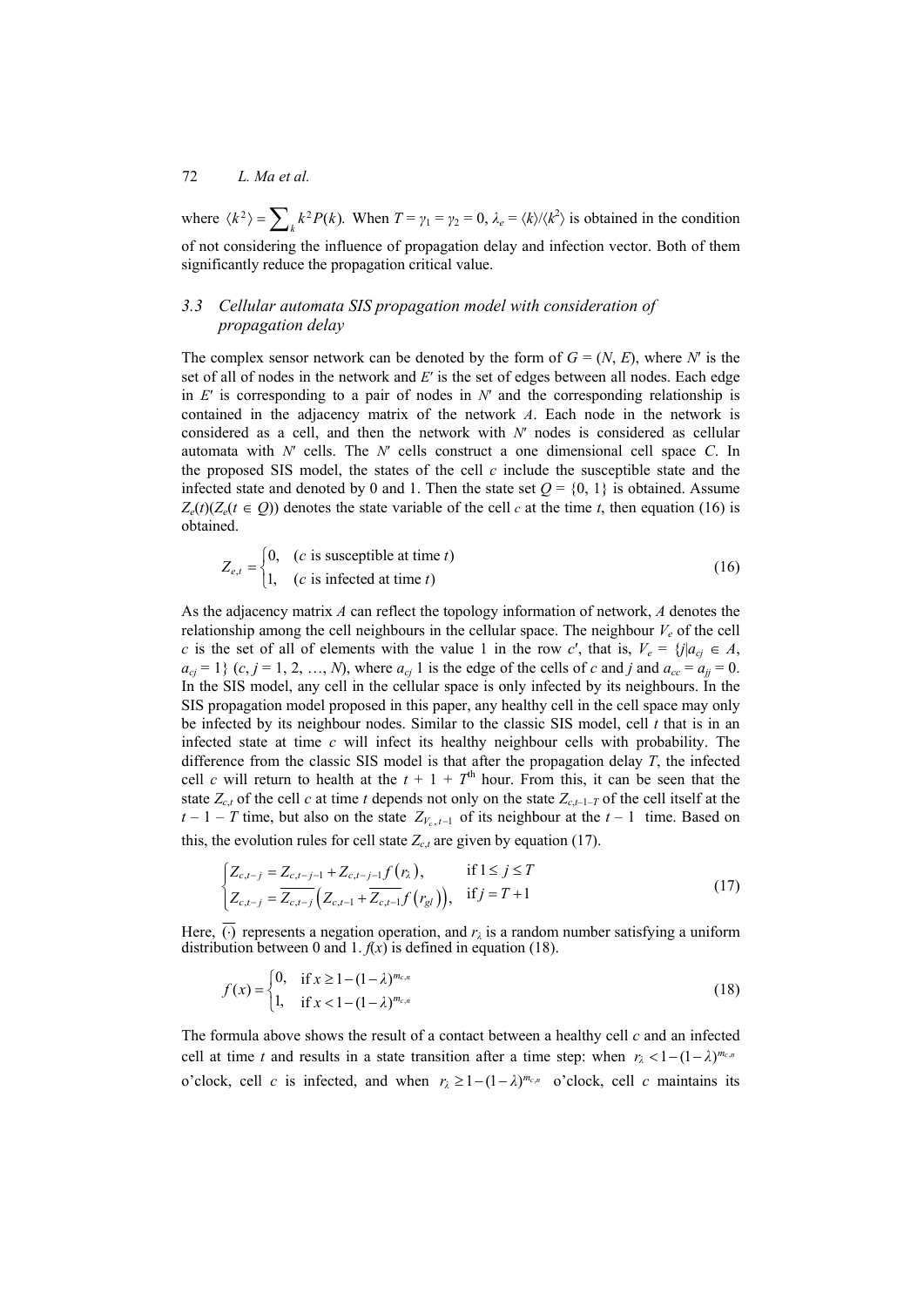original health state, where  $m_{c,t}$  is the number of infected states in the neighbourhood of Cell  $c$  at the  $t^{\text{th}}$  time, and its expression is defined by equation (19).

$$
m_{c,t} = \sum_{j=1}^{N} a_{cj} Z_{j,t}
$$
 (19)

The first fraction in the formula indicates that within the propagation delay *T*, if the cell *c*  has been infected, the original infection state is maintained, whereas if the cell *c* is in the susceptible state, it will be infected with a probability of  $1 - (1 - \lambda)^{m_{c,t}}$ . The second fraction shows that if cell *c* is infected at  $t - 1 - T$ , it will be cured after *T* discrete times. On the other hand, if the cell *c* is in an easy-to-stain state at the  $t - 1 - T<sup>th</sup>$  instant, it is infected at the  $t^{\text{th}}$  instant or with a probability of  $1 - (1 - \lambda)^{m_{c,t}}$ , or maintains its infection state. Agreement  $y_{\varphi}$  is the level of network virus infection at steady state. The statistical result is defined by equation (20).

$$
y_{\wp} = \frac{1}{N} \sum_{c=1}^{M'} Z_{c,\wp} \tag{20}
$$

The number of convention system implementations is  $M'$ ,  $y_{\varphi,i}$  is the level of virus infection at the third implementation. When the virus broke out at the  $j<sup>th</sup>$  time when it was implemented at  $y_{\rho} > 0$  o'clock. If the number of virus outbreaks in the  $M<sup>th</sup>$  system implementations is  $M'_1$ , then the virus outbreak rate  $R$  is defined as equation (21).

 $R = M_1'/M$  (21)

Among them, the expression of the density of infected nodes in the network at time  $t$  is  $y_t$ , which is defined by equation (22).

$$
y_t = \frac{1}{N} \sum_{c=1}^{N} Z_{c,t}
$$
 (22)

In summary, based on analysis of virus propagation behaviour under uniform network and scale-free network, cellular automaton SIS propagation model is constructed. Experimental results show that our model can effectively count characteristics virus of propagation in the network, calculate the probabilistic characteristics of virus propagation and detect strange characteristic virus according to probability characteristics and propagation characteristics of virus.

### **4 Singularity virus detection based on immunisation and DS evidence theory**

The in-depth analysis of the computer virus characteristic immune system under the complex network and proposes an antigen presentation strategy. The obtained program features a binary string of a specific length. Based on the information of the abstraction layer output by the computer virus singularity characteristic virus detection model based on the immune principle, a fusion method for virus detection is proposed. By merging the detection results of different antigen presentation gene banks, the ability to detect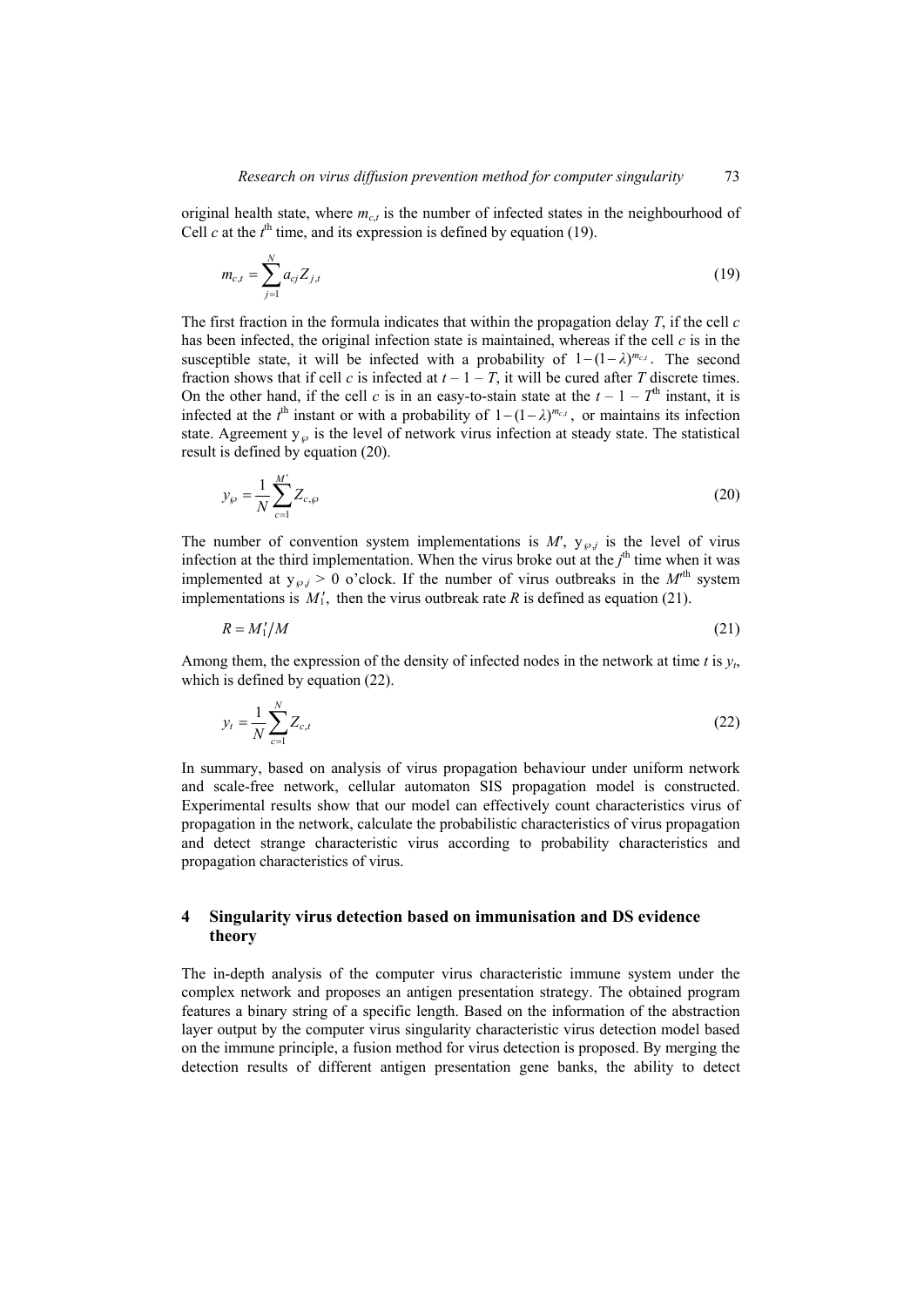computer-based singularity virus detection models based on the principle of immunity can be improved.

Computer singularity virus in the complex sensor network is detected with the immunisation principle. Antigen presentation of the biological immunisation system is simulated, which is to obtain the antigen feature. The antigen is defined as a program in a computer system. Feature extraction of program is carried out by an antigen presenting gene library with specific length to obtain the feature of antigen (program) which is antigenic determinant, that is program eigenvector. The feature set of computer program *F* is defined by equation (23).

$$
F = \{ \langle x_1, \dots, x_n \rangle | x_i \in (0, 1) \}, \quad p \in P, x_i = f_c(p, agl, l)
$$
 (23)

where  $x_i$  is the feature information of program  $p \in P$  from the gene *agl* in the antigen presenting gene library, *n* is the dimension of eigenvector of singularity virus which is the same as the antigen presenting gene library, *l* is the size of gene fragments in *agl*, the function  $f_c(p, agl, l)$  is the operation of feature extraction, and the function  $f_c(p, i, l)$  is the antigen presenting gene with length *l* exacted from the program. The procedural information of the program is obtained based on whether or not the antigen presenting genes of length *l* extracted from the program  $p \in P$  appear in the corresponding antigen-presenting gene bank. Function  $f_c(p, j, l)$  is to extract a length of *l* antigen presenting genes from the program. The feature extraction of the program was performed using the selected antigen presentation gene bank (*n*′ genes in the simulated biological immune system were used for feature extraction) to obtain the *n*″dimensional feature information of the program, thereby constituting a program feature vector.

$$
f_c(p, agl, l) = \begin{cases} 1 & \text{if } f_c(p, j, l) \in agl \\ 0 & \text{if } f_c(p, j, l) \notin agl \end{cases}
$$
 (24)

The process of antigen presentation is to extract a length *l* antigen-presenting gene string from the program  $p \in P$  of the features to be extracted. It was obtained by calculating whether the extracted antigen-presenting gene string appeared in the antigen-presenting gene bank *agl*, which appeared as 1 and did not appear as 0. Each dimension value  $x_i$  in program state vector  $(x_1, ..., x_n)$  of program  $x_i(x_i \in \{0, 1\})$  is available. After antigen presentation, the program obtained is characterised by a binary string of length of the gene bank. Define a self-contained normal program file that is free of viruses in computer systems under complex networks. Define non-self as a virus program in a computer system, or a program file that is infected with a virus. Combining the antigen presentation algorithm given above, the self-collection  $Q$  and the non-self collection  $N'$  is defined by equation (25).

$$
\begin{cases} Q = \{a | a \in F, b \subset B, |a| = k, a = APC(b) \} \\ N' = \{a | a \in F, v \subset V, |a| = k, a = APC(v) \} \end{cases}
$$
 (25)

In equation (25), k is the size of the selected antigen presentation gene bank, *B* is the collection of normal programs, *V* is the collection of virus programs, and *APC* is the presentation of antigens, i.e., program state vectors extracted from the program. The feature information extracted from the normal program reflects the characteristics of the normal program, thus establishing a normal system state model of the system. The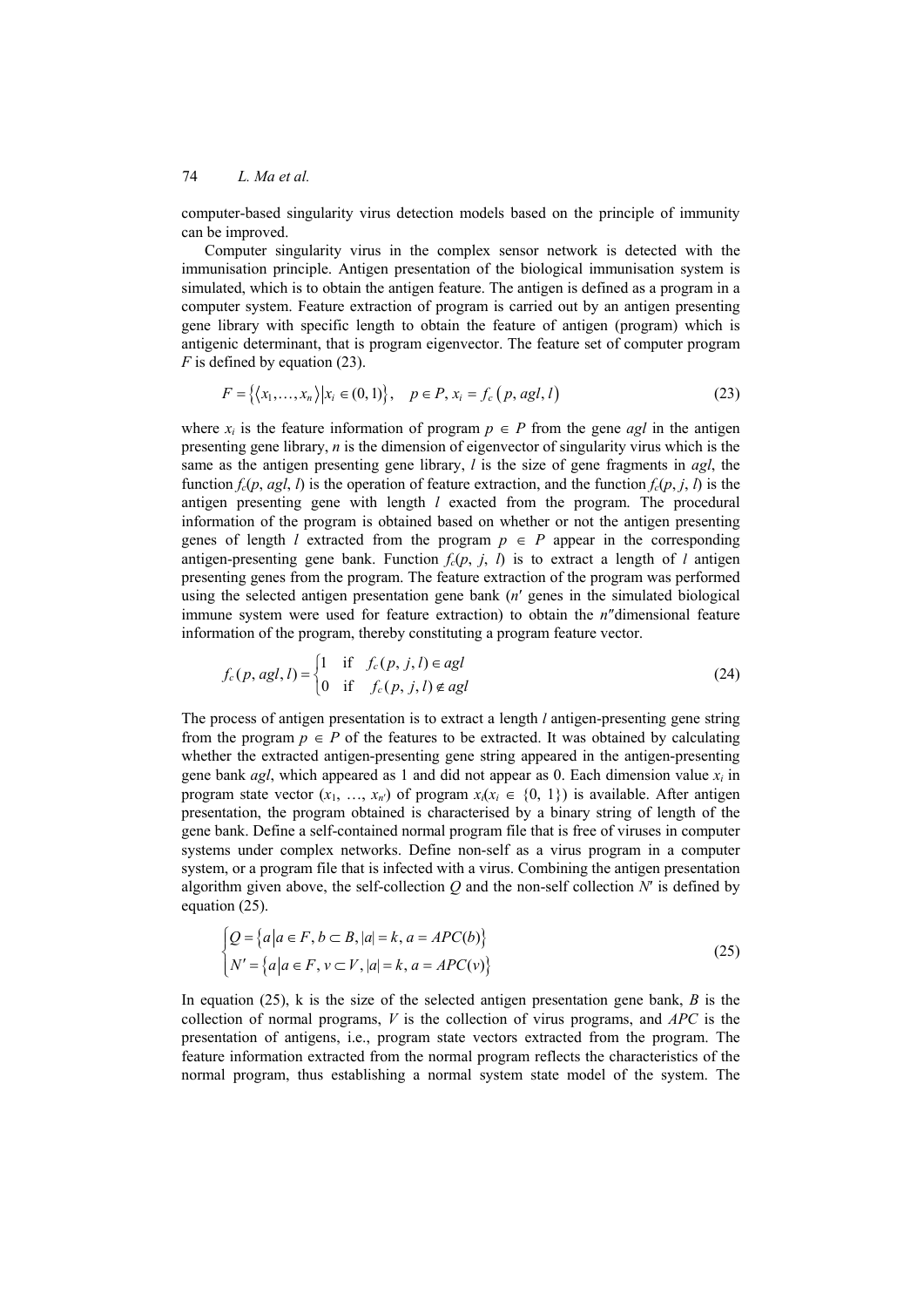normal procedural state model was used to generate detectors to cover the virus program space. To efficiently generate detectors, the concept of a gene bank was introduced. The detector gene bank is defined as equation (26).

$$
G = \{x | x \in \{0, 1\}^m, \quad m \le k, m \in \dot{M}, k \in \dot{N}\}
$$
 (26)

In equation (26),  $\dot{N}$  is a natural number, *k* is the size of the selected antigen presentation gene bank. That is, *G* is a set of binary strings whose length is smaller than that of the self. The detector gene bank is mainly used to generate immature detectors more efficiently. Corresponding to the biological rabbit disease system, the detector set *D* is defined as equation (27).

$$
D = \{ \langle d_1, d_2, \dots, d_n \rangle | d_i \in \{0, 1\} \} \tag{27}
$$

The detector is further divided into immature detector set *I* and mature detector set *M*. Immature detector *I* refers to a detector that has not yet passed autotolerance. Its generation methods mainly include:

- 1 Recombination or mutation generation of gene fragments in the detector gene library *G*.
- 2 Randomly generate a binary string of length k to generate. The maturation detector  $\dot{M}$  refers to a self-tolerant detector, and the auto tolerance process is shown in equation (10).

$$
I = \{x | x \in D\}
$$
\n<sup>(28)</sup>

$$
M = \{x \mid x \in D, \forall s \in S'', d_d(s, x) \neq 1\}
$$
\n
$$
(29)
$$

$$
f_d(s, x) = \begin{cases} 1 & f_r(x, y) \ge \beta \\ 0 & \text{otherwise} \end{cases}
$$
 (30)

The detector is generated as follows: An immature detector  $d \in I$  is generated. If the immature detector  $d$  self-tolerates successfully (i.e., it is less than  $\beta$  with  $r$  consecutive bit distances from any element in the normal program state vector set *s*, the resulting detector *d* is not in the normal program space). Then the immature detector *d* becomes a legitimate mature detector, which is added to the mature detector set.

Mature detectors with self-tolerance have been used to detect computer strange properties of viruses. The feature vector of the program is obtained after the antigen is presented. Then calculate the distance between the program feature vector and the maturity detector. If *r* consecutive bit match is greater than the set threshold then it indicates that the program is a virus program, otherwise it is a normal program.

The advantages and disadvantages of different nodes in a complex network are different, and the relationships and interactions between complex network nodes are characterised by weights. The size and distribution of weights will have an important impact on the nature and function of the network. Since the weighted network can better portray the details of interactions between nodes in the network, the weighted network model is closer to the real complex network. Weights and their distribution will have an important impact on the spread of viruses in complex networks. The SIS propagation model is used to study complex networks. The virus's weird characteristic of an early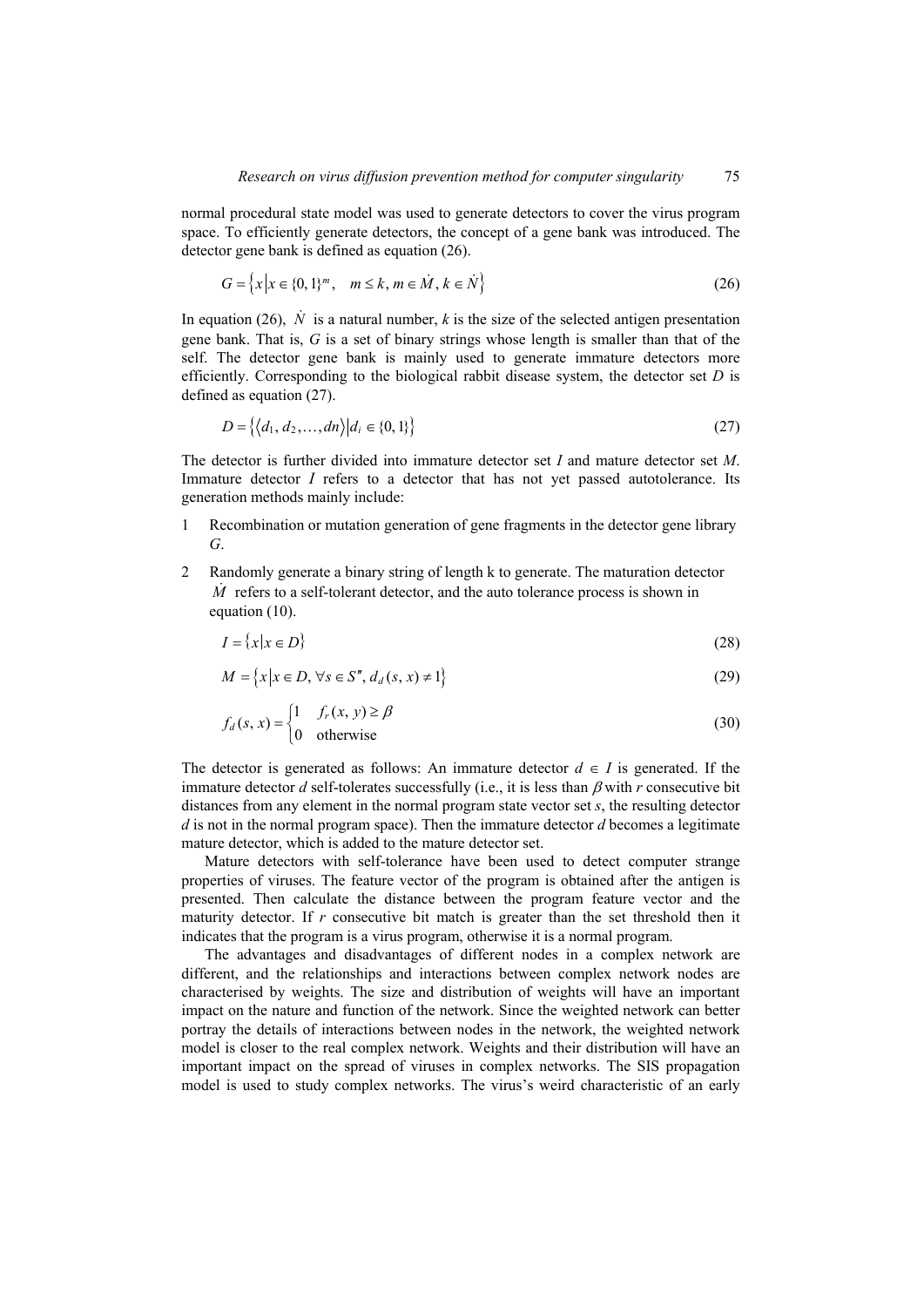outbreak of virus transmission. The weights between the edges of the nodes are considered to be the tightness of the connections between the nodes. The difference in intimacy will affect the difference in virus propagation speed between nodes. The speed at which a single signature virus spreads is defined as the rate of change of an infected.

$$
v(t)' = \frac{dist(t)}{d(t)} \approx \frac{I(t) - I(t-1)}{\ddot{N}}
$$
\n(31)

Among them: *I* is the number of strange characteristic virus infections in complex networks.  $\ddot{N}$  represents the number of nodes in the entire complex network. Assuming that the weight of the edges between nodes *i*<sup>"</sup> and *j*" is  $w_{i^{\prime\prime\prime}}$ , then the virus infection probability  $\lambda_{i''j''}$  between them is defined as equation (32).

$$
\lambda_{i^{\prime}j^{\prime}} = \left(\frac{w_{i^{\prime}j^{\prime}}}{w_{\tilde{M}}}\right)^{\alpha}
$$
\n(32)

In equation (32),  $V'$  represents the maximum value of edge weight in the network.  $\alpha$  is an adjustable parameter.

Vaccinations are given to nodes in the network, which not only can prevent the vaccinated nodes infected with the virus, and can prevent infection by the node to others. So nodes to be vaccinated can be seen as removed from the complex sensor network. The best singularity virus control strategy is to prevent the spreading virus in the condition of the immunisation network with the least nodes. Use the shortest path of the complex sensor network and the connectivity of the network to define the antivirus capability of the network, called as connectivity coefficient *C*″, given by equation (33)

$$
C' = \frac{1}{n''} \sum_{i'=1}^{V'} \sum_{j'=1}^{V'} \frac{1}{d_{i'j''}}
$$
(33)

where  $n'' = \frac{1}{2}V'(V'-1)$  denotes the probable maximum connecting edge in the complex

sensor network,  $d_{i^{\prime\prime}j^{\prime\prime}}$  is the shortest path from the node  $i^{\prime\prime}$  to the node  $j^{\prime\prime}$ . If there is no path between the node  $i''$  and the node  $j''$ , then  $d_{i''j''}$  is considered as infinity. Connectivity coefficient *C*″ reflects the connectivity of the network. When the complex sensor network is fully connected network,  $C'' = 1$  and the connectivity of the network is strongest. From any node, the virus can infect the entire network only through one step propagation. When all the nodes in the network are isolated nodes, there is no path between any two nodes, *C*″ = 0 and any node infected with the virus will not spread to other nodes, the connectivity is worst. It can be considered that the network has a strong antivirus ability. In other cases,  $0 \leq C'' \leq 1$ . Let  $C'_{\text{lin}}$  denotes the connectivity value of the network without immunisation implementation, *Cim* denotes the connectivity value of the network after immunisation implementation, and *m* denotes the ratio of the connectivity coefficient after immunisation, that is,  $\ddot{m} = C_{in}^r / C_0$ . Obviously,  $\ddot{m} \le 1$ , the smaller of *m* represents the strongest connectivity of network with the immunisation strategy and the better immunisation effect.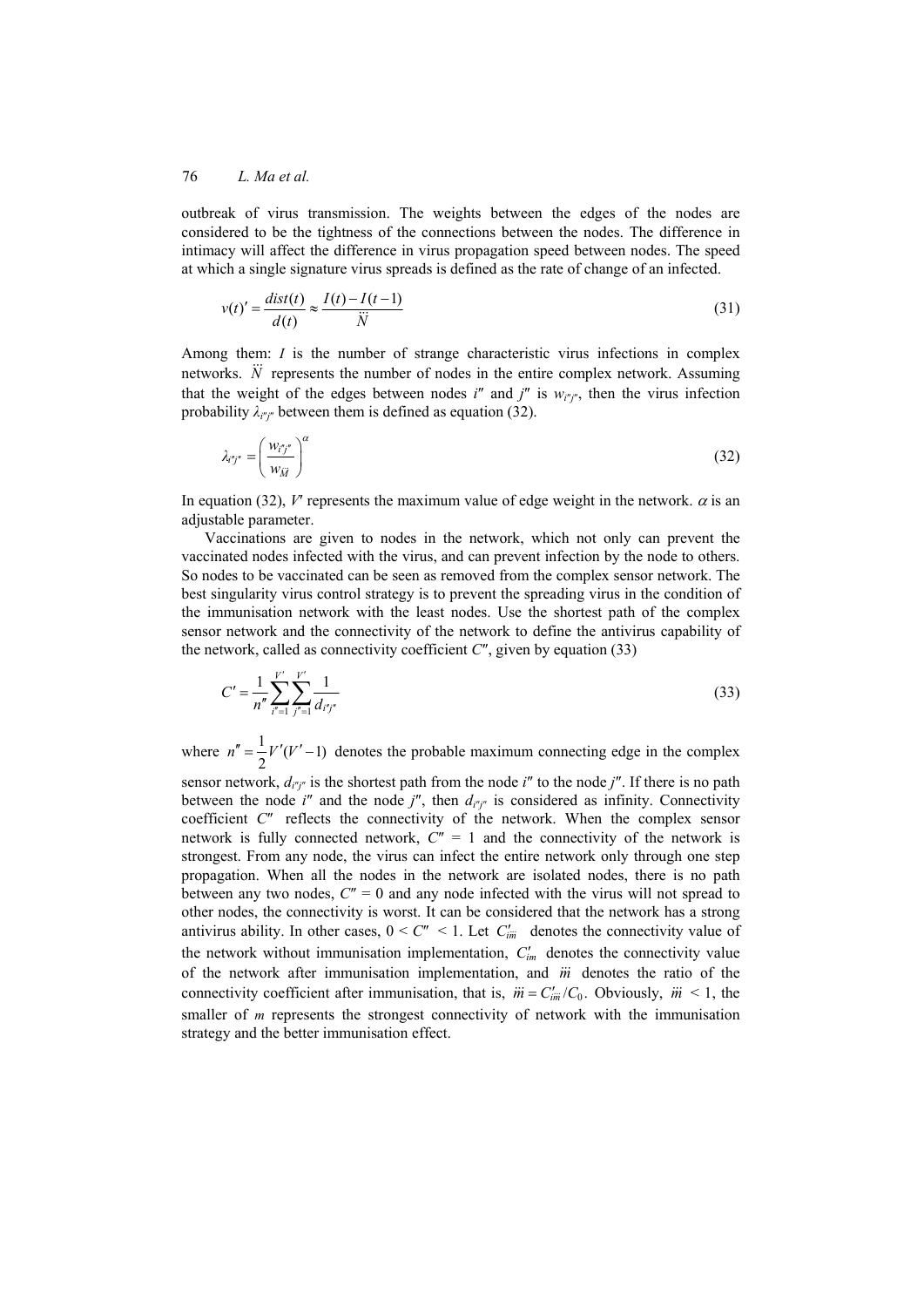### **5 Experimental results and analysis**

Using OPNET Modeler simulation software to simulate complex networks, Windows XP operating system, CPU frequency is dual-core 4.0GHz, 4GB of memory. After writing the relevant functions and setting the parameters, we will change the different experimental conditions to analyse the defensive effects of the defence methods proposed in this paper. This section will address the defences proposed in this paper from the impact of the size of the complex network, the impact of the virus infection ability of the unique characteristics, the impact of the initial infection rate, the change in the number of infected nodes, and the change in the ratio of connectivity factors with the immune rate. The method is tested and the defence method proposed in this paper is evaluated in full according to the results of the analysis. In addition, because the parameters of each experiment are different, the time represented by the time slices in each experiment is also different.

#### *5.1 Impact of the scale size of the complex sensor network*

The overall defence effect of the proposed defence methods may vary with the scale size of the complex sensor network. In the experiment, the initial infection node number is set to 5% of the whole complex sensor network size *f*, and the infection capability of the singularity virus is set to 3. The network size is set to 500, 1,000, and 1,500. The size of the infection area is observed and recorded. Experimental result is shown as Figure 1.



**Figure 1** Impact of the scale size of the complex sensor network

Through the impact of complex sensor network size on the defensive effect of singularity virus, it is found that, although the size of complex sensor network is different, the size of infection area is basically controlled within 8%. For different complex sensor network size, the defence effect of the proposed defence method doesn't make much difference. It is important to point out that in the realistic complex sensor network, the infection ability of the complex sensor network is not large as the experiment, so the size of the infected area will not so large as the experiment shows.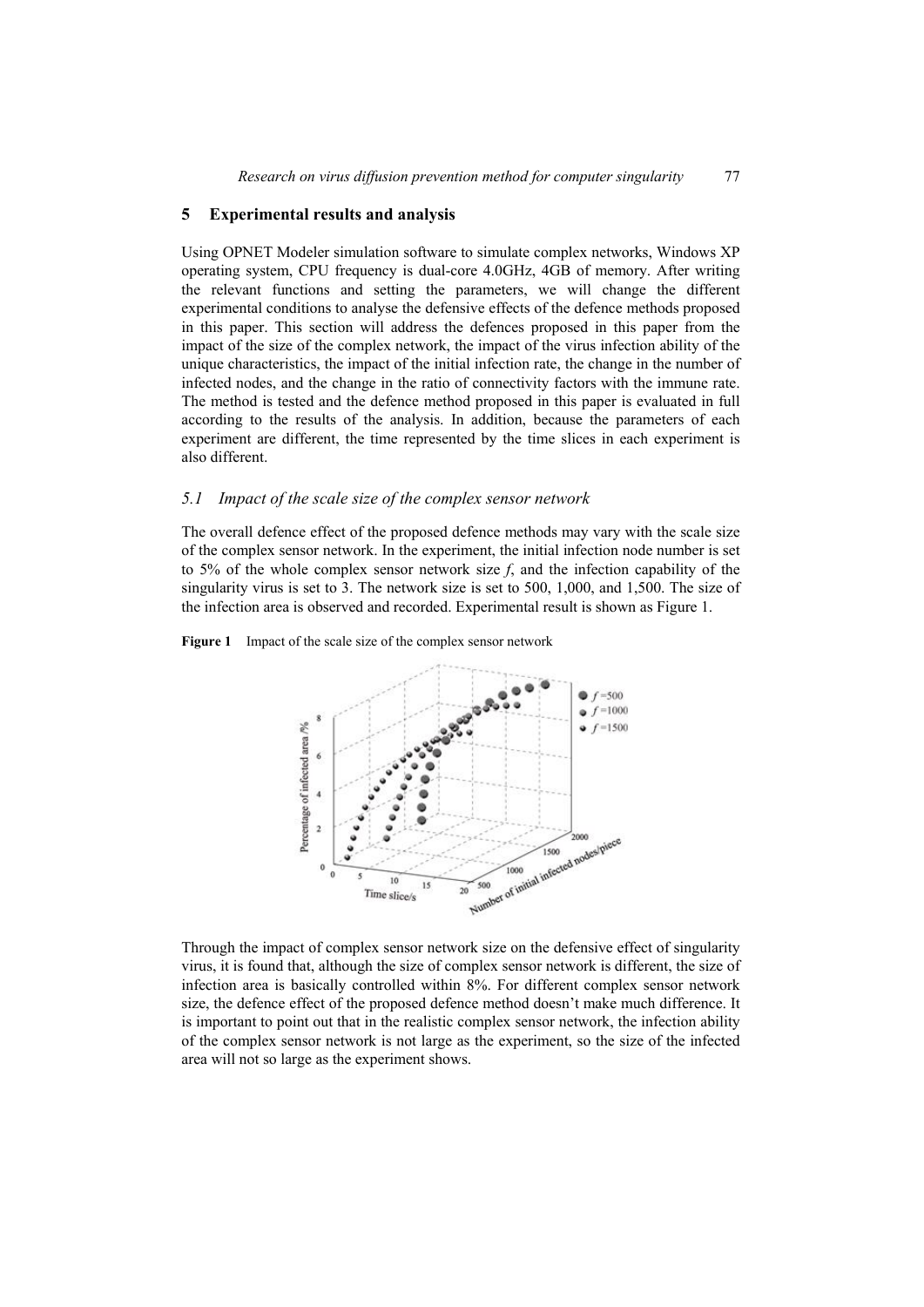# *5.2 Impact of the infection ability of the singularity virus*

The infection ability *r* of the singularity virus may also directly affect the defence effect of the pro-posed method. In the experiment, the network size is set to 8,000 and the initial infection node number is set to 5% of the network size, that is, 400. The infection ability *r* of the singularity virus is set to 3, 6, and 9, respectively. The *K* value of the infection area is observed and recorded. Experimental result is shown as Figure 2.

**Figure 2** Impact of the infection ability of the singularity virus



From the experimental results obtained with the set parameters, it can be seen that the size of the infection area is controlled below 12%. However, the singularity virus infection ability in the real network could not reach 6, less likely 9. This experiment is set to so high value only for the test of the defence capability of the proposed method in the high singularity virus infection. In the realistic complex sensor network, we can set some conditions to limit the infection ability of the singularity virus, while early warning information remains unchanged. In this case, the defence effect of the proposed method will be better.

# *5.3 Impact of the initial infection node ratio*

The number of nodes infected by the singularity virus in the initial stage of defence may affect the defence effect of the proposed defence method. In the experiment, the network size is set to 3,500 and the infection ability *r* of the singularity virus is set to 6, that is, infecting six neighbour nodes in a time section. The initial infection node ratio is set to 4%, 7%, and 9%, that is the number of the initial infected nodes is 140, 245, and 315. The *K* value of the infection area is observed and recorded. Experimental result is shown as Figure 3.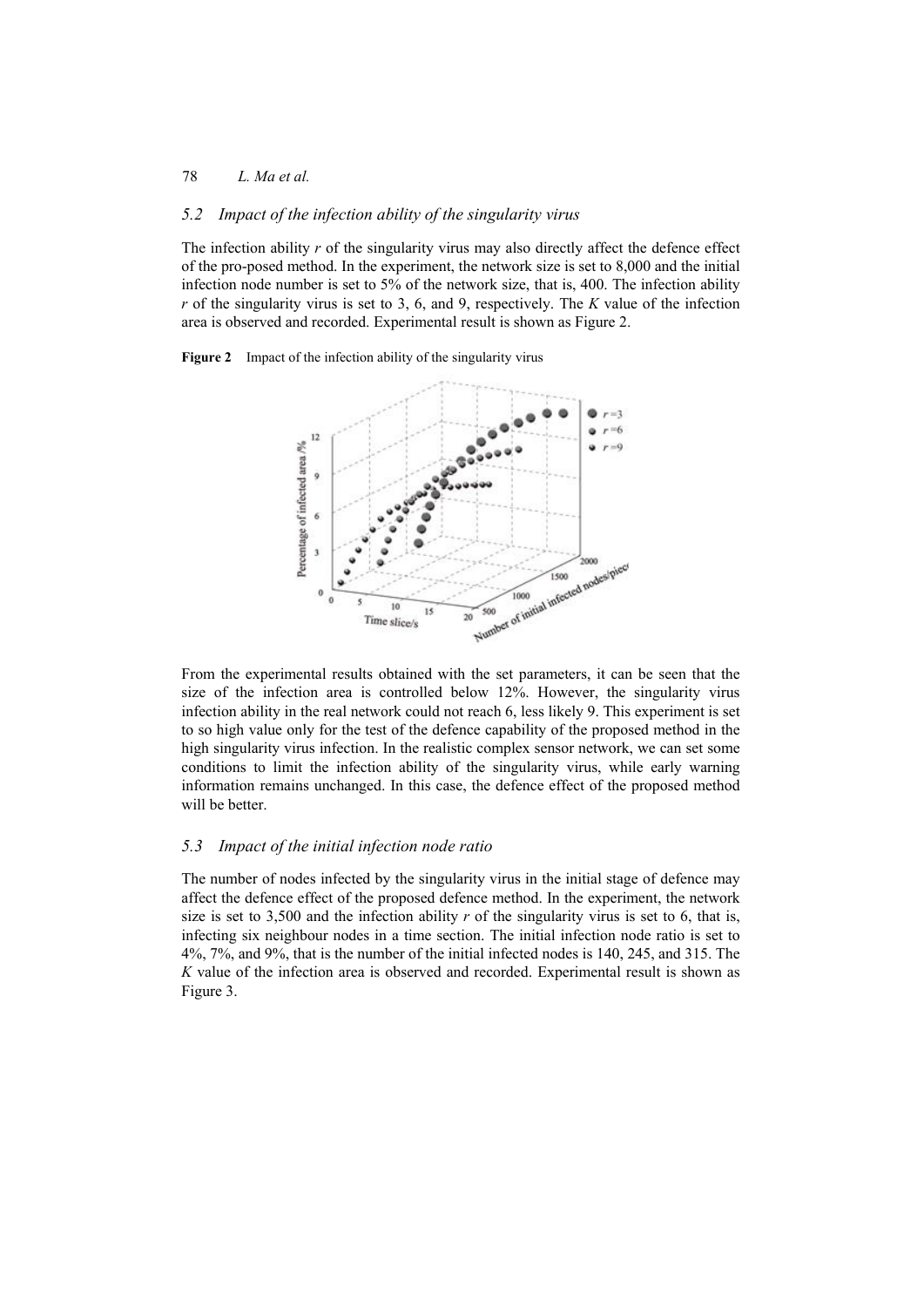

**Figure 3** Impact of the initial infection node ratio (see online version for colours)

From the experimental results obtained with the set parameters, it can be seen that when the initial infection node ratio is 7%, the size of the infection area is only about 9%, but for the experiment, it is within acceptable value. In view of the limitation of this experiment, if the immunisation node density is adjusted, the target immunisation of complex sensor network can effectively suppress the propagation of the singularity virus and the defence effect is more ideal.

**Figure 4** Variations of the number of infected nodes before and after the introduction of SIS model (see online version for colours)



In the complex sensor network, if there is no effective defence strategy, the singularity virus will make full use of the structure of the complex sensor network to quickly spread, and the number of infected nodes in the network will be more and more, finally lead to the whole network infection by singularity virus completely. However, after the introduction of SIS model, if the warning information can spread to other network nodes faster than the singularity virus attack (also understood as the propagation speed), then the singularity virus propagation in the complex sensor network will be suppressed to a certain limit and the case of large-scale singularity virus breakout is not appeared.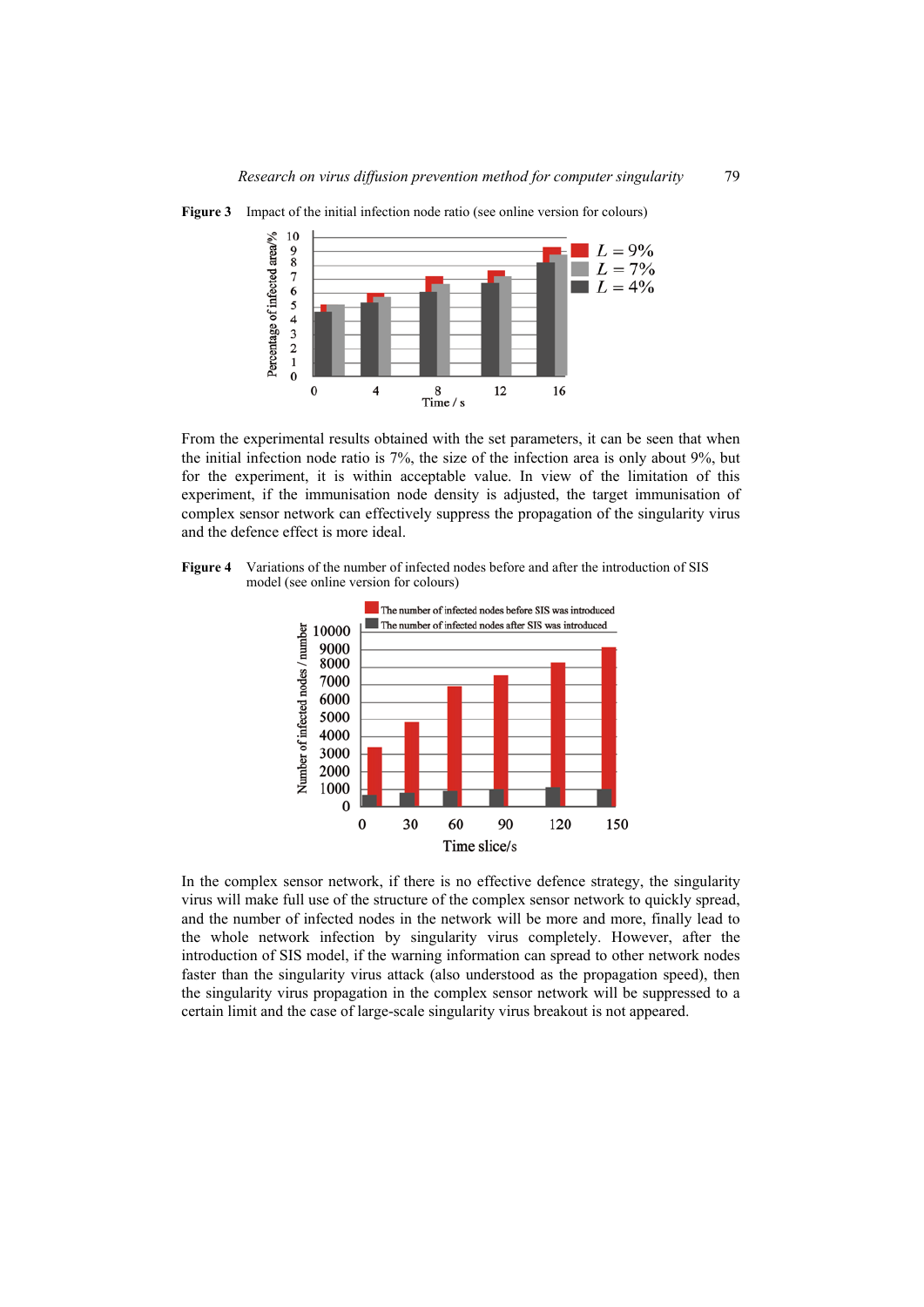# *5.4 Variations of connectivity coefficient proportion with immunisation rate*

Table 1 is the simulation results of defence with three kinds of immunisation methods of stochastic immunisation, acquaintance immunisation and node strength target immunisation in this paper. The immunisation rate is the ratio of the number of immunised nodes to the total number of nodes in the network. The connectivity coefficient is the ratio of the connectivity coefficient after and before immunisation. The unit is constant. Table 1 shows that target immunisation is better than the nearest neighbour immunisation and the nearest neighbour immunisation is better than random immunisation.

| Immunisation<br>rate $\frac{1}{6}$ | Random immunisation | Nearest neighbour<br>immunisation | Target immunisation |
|------------------------------------|---------------------|-----------------------------------|---------------------|
| $\mathcal{D}$                      | 0.78                | 0.68                              | 0.45                |
| 4                                  | 0.69                | 0.57                              | 0.35                |
| 6                                  | 0.57                | 0.45                              | 0.26                |
| 8                                  | 0.43                | 0.37                              | 0.18                |
| 10                                 | 0.37                | 0.18                              | 0.09                |

**Table 1** Variations of connectivity coefficient proportion with immunisation rate

As shown in Table 1, after 8% of nodes in the network are immunised, network connectivity factor ratio of our proposed method is only 0.18, lower than 0.37 multiples of nearest neighbour and 0.43 multiples of random immunisation. We can draw a conclusion that the target immunity using node intensity is more effective in breaking down the connectivity of the virus transmission network and blocking the virus transmission. Therefore, target immunity density based on node strength is the lowest.

# **6 Conclusions**

In recent years, researches on the complex sensor network theory have attracted the attention of many researchers. The related researches show that the topology of the complex sensor network will affect the dynamic behaviour of the network to a great extent. As the deep researches on the propagation dynamics of the complex sensor network, it is found that the propagation behaviour of the virus will be affected by some specific factors, such as infection vector, propagation delay, and so on. In this paper, the influence of the above factors on the propagation dynamics of the complex sensor network and the related immunisation strategies are researched. The main works are as follows.

1 The basic concepts of infectious factors of infection vector and propagation delay are introduced. The research status of these factors affecting the process of viral propagation and some related immunisation strategies are summarised. Three classical virus propagation model of SIS, SIR, and SI are described, and the propagation dynamics of viruses on the uniform network and the scale-free network are discussed respectively on the basis of SIS model.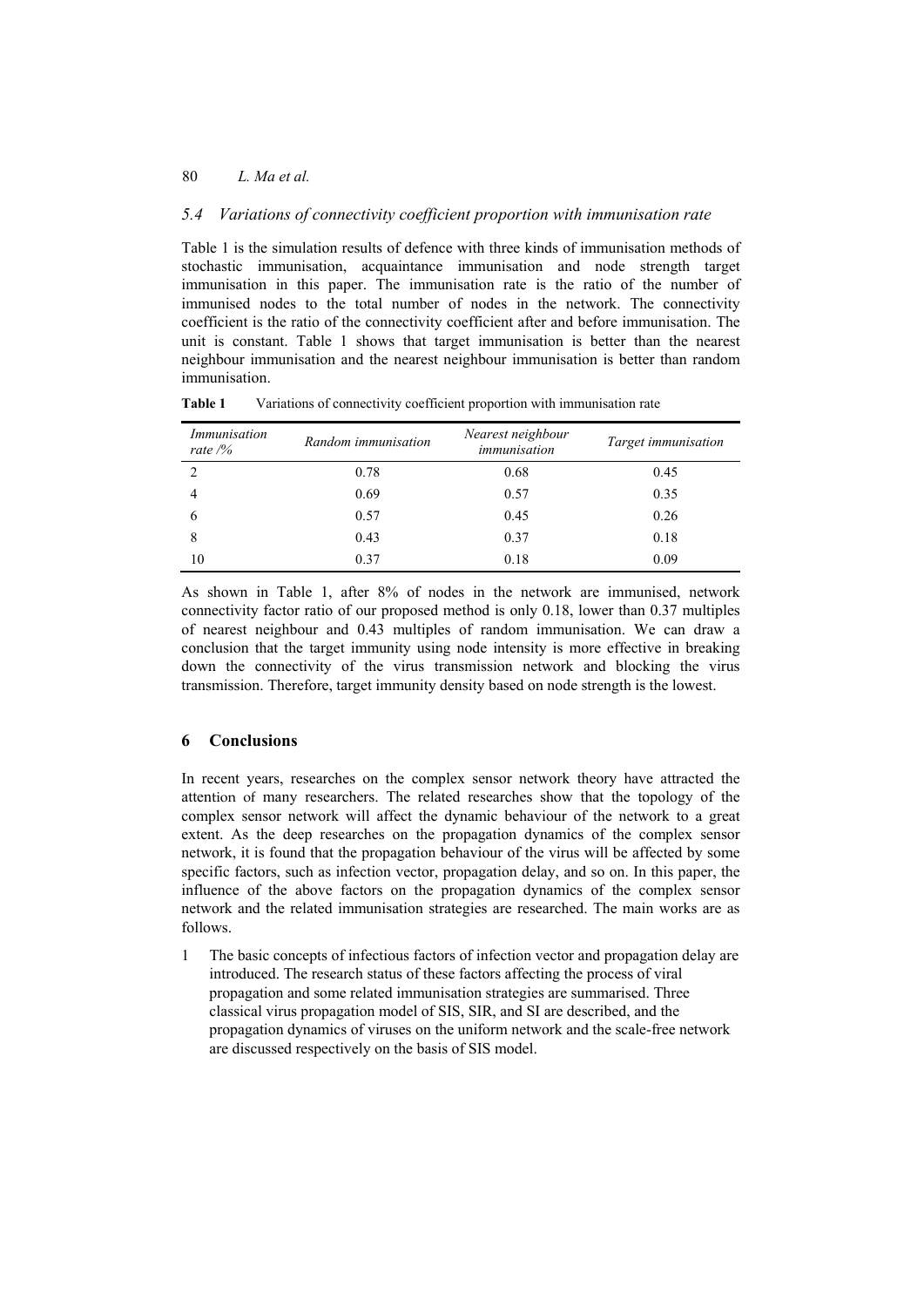2 The propagation process of the virus is affected by the interaction between infection vector and propagation delay. The variation of the virus propagation characteristics is researched based on mean field theory in the case of coexistence of the two factors. It is found that coexistence of the two factors significantly accelerates the propagation of viruses in the complex sensor network and increases the number of infected nodes in the network. This explains the complexity of the dynamics behaviour of the virus propagation.

As the shortage of mean field theory in this research, in order to make the research more perfect, with the help of cellular automata to research the influence of propagation delay on the propagation behaviour of the singularity virus, a new cellular automata model is proposed in this paper. In the simulation research, the propagation delay is considered as the constant and related to the degree of node. It is found that propagation delay significantly enhances the infection intensity of the singularity virus, while reduces the critical propagation value. As the increase of propagation delay, the propagation rate and the explosion rate of the singularity virus will increase significantly. These results have important practical significance for further understanding the propagation behaviour of the singularity virus in the real network, and also provide some useful reference for the effective virus prevention and control.

#### **References**

- Bien, K., Sobańska, Z. and Sokołowska, J. (2016) 'A lack of Fas/FasL signalling leads to disturbances in the antiviral response during ectromelia virus infection', *Archives of Virology*, Vol. 161, No. 4, pp.913–928.
- Cao, Y. and Ma, J. (2017) 'Research on mobile ad hoc network virus propagation model based on differential equation', *Computer Engineering*, Vol. 43, No. 1, pp.172–177.
- Casteel, C.L., De, A.M. and Bak, A. (2015) 'Disruption of ethylene responses by turnip mosaic virus mediates suppression of plant defense against the green peach aphid vector', *Plant Physiology*, Vol. 169, No. 1, pp.209–218.
- D'Alba, L. and Shawkey, M.D. (2015) 'Mechanisms of antimicrobial defense in avian eggs', *Journal of Ornithology*, Vol. 156, No. 1, pp.1–10.
- Fan, Y., Wang, X. and Li, G. (2016) 'Experimental demonstration of a tunable load-limited magnetically insulated transmission line oscillator', *IEEE Transactions on Electron Devices*, Vol. 63, No. 3, pp.1307–1311.
- Hanawal, M., Abdelrahman, M. and Krunz, M. (2016) 'Joint adaptation of frequency hopping and transmission rate for anti-jamming wireless systems', *IEEE Transactions on Mobile Computing*, Vol. 15, No. 9, pp.2247–2259.
- Hermance, M.E. and Thangamani, S. (2015) 'Tick saliva enhances powassan virus transmission to the host, influencing its dissemination and the course of disease', *Journal of Virology*, Vol. 89, No. 15, pp.7852–7860.
- Jia, B., Liu, S. and Yang, Y. (2014) 'Fractal cross-layer service with integration and interaction in internet of things', *International Journal of Distributed Sensor Networks*, Vol. 10, No. 3, p.760248.
- Liu, S., Fu, W. and Deng, H. (2013a) 'Distributional fractal creating algorithm in parallel environment', *International Journal of Distributed Sensor Networks*, Vol. 9, No. 9, p.281707.
- Liu, S., Fu, W. and Zhao, W. (2013b) 'A novel fusion method by static and moving facial capture', *Mathematical Problems in Engineering*, No. 5, 497–504.
- Liu, Y., LI, Q. and Wang, X. (2016) 'Improved PSO for network defense measures of weighted attack graph', *Computer Engineering and Applications*, Vol. 52, No. 8, pp.120–124.